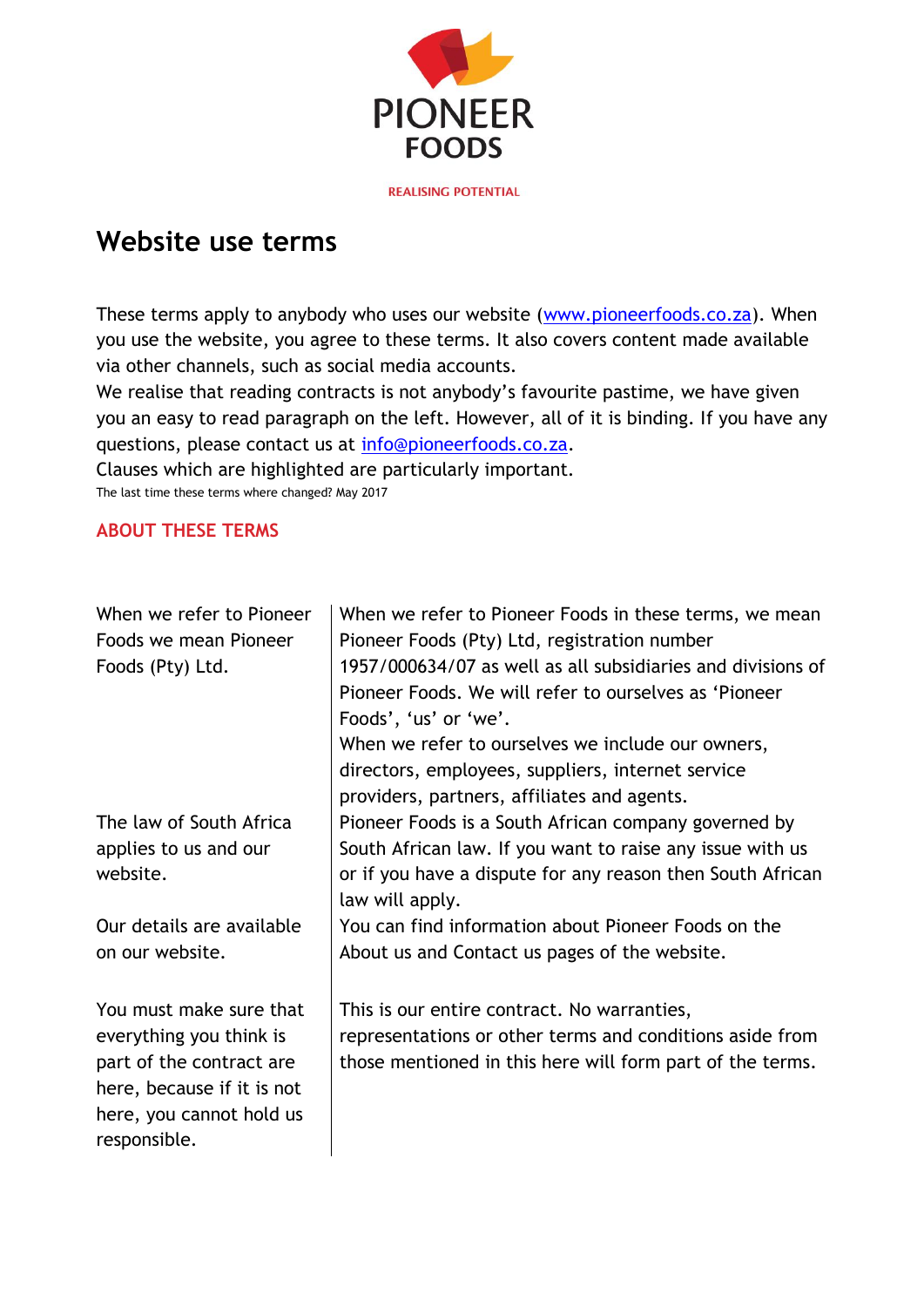

| We cannot change or         | These terms cannot be changed or waived through          |
|-----------------------------|----------------------------------------------------------|
| waive any of these terms    | conduct. It has to be in writing and consented to.       |
| through conduct or by       | For instance, just because we don't take action          |
| accident.                   | immediately when you breach these terms, does not        |
|                             | mean that you have been released from any of your        |
|                             | obligations.                                             |
| If there is a problem with  | If any term turns out to be unenforceable, it will be be |
| a term, it will be severed. | severed from these terms. It will not affect the         |
|                             | enforceability of any of the other terms.                |
|                             |                                                          |

## **THE WEBSITE IS OUR INTELLECTUAL PROPERTY**

| This website is subject to<br>our copyright. You must<br>ask our permission if you<br>want to use any of our<br>content for commercial<br>purposes. | All the content on the website is subject to our copyright.<br>You may use ('using' includes copying, downloading,<br>amending, publishing, broadcasting, linking to and<br>sending by means of the internet) any content on this<br>website for:<br>your personal information purposes;                                                                                                                                                                                                                                                      |
|-----------------------------------------------------------------------------------------------------------------------------------------------------|-----------------------------------------------------------------------------------------------------------------------------------------------------------------------------------------------------------------------------------------------------------------------------------------------------------------------------------------------------------------------------------------------------------------------------------------------------------------------------------------------------------------------------------------------|
|                                                                                                                                                     | commercial purposes, but only if we have provided our<br>prior written permission for you to do so. Please send us<br>your request for permission to [insert address].<br>If you use the content of this website for private or<br>commercial reasons, you must include this copyright<br>notice: 2017 © Pioneer Foods (Pty) Ltd. - All Rights<br>Reserved.                                                                                                                                                                                   |
| We own everything on the<br>website.                                                                                                                | Unless it is clearly indicated otherwise, all the content,<br>trademarks and data on our website, including software,<br>databases, text, graphics, icons, hyperlinks, private<br>information, and designs are our property or licensed to<br>us, and as such, are protected from infringement by<br>domestic and international legislation and treaties.<br>We may revoke any licence that we grant you to use our<br>copyright as set out in these terms, at any time and at<br>our discretion and each licence is a non-exclusive licence. |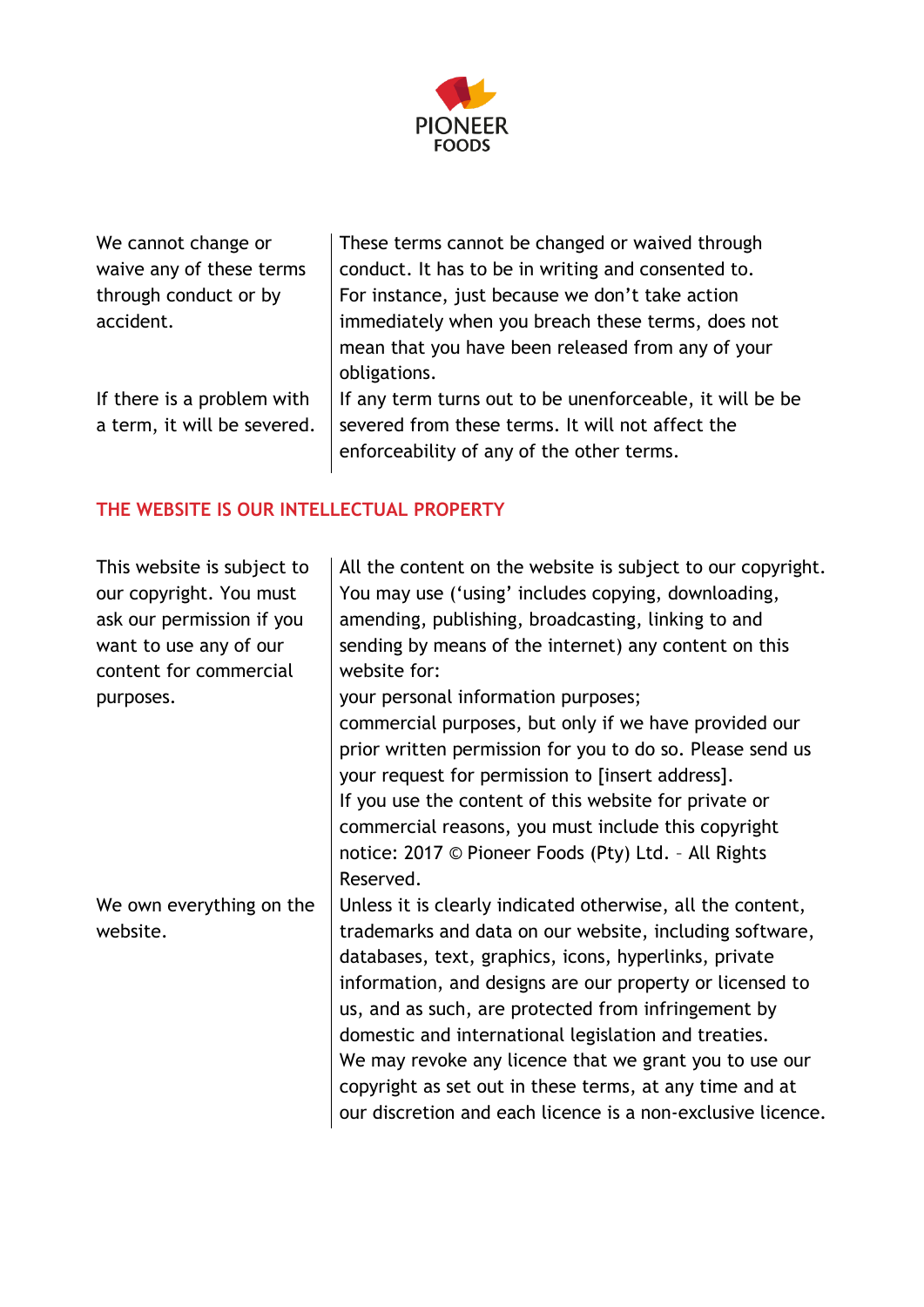

## **ACCEPTABLE (AND UNACCEPTABLE) USE**

| Your use of our website<br>must be legal.                                       | You may only use this website for legal purposes.                                                                                                                                                                                                                                                                                                                                                                                                             |
|---------------------------------------------------------------------------------|---------------------------------------------------------------------------------------------------------------------------------------------------------------------------------------------------------------------------------------------------------------------------------------------------------------------------------------------------------------------------------------------------------------------------------------------------------------|
| You must not damage the<br>website. If you do, you<br>will be held responsible. | You must not deliver or attempt to deliver, whether on<br>purpose or negligently, any damaging code, such as<br>computer viruses, to the website or the server and<br>computer network that support the website.<br>If you do will be held responsible for any and all liability,<br>damages and losses Pioneer Foods and its partners /<br>affiliates may suffer as a result of such damaging code<br>(for the lawyers, you indemnify and hold us harmless). |
| Do not circumvent our                                                           | You must not develop, distribute or use any device to                                                                                                                                                                                                                                                                                                                                                                                                         |
| security or commit cyber<br>crime using our website.                            | circumvent the security measures of the website or<br>commit cyber crimes.                                                                                                                                                                                                                                                                                                                                                                                    |
|                                                                                 | If you do we will be entitled to institute criminal<br>proceedings and you will be held responsible for any and<br>all liability, damages and losses Pioneer Foods and its<br>partners / affiliates may suffer as a result of such<br>damaging code (for the lawyers, you indemnify and hold<br>us harmless).                                                                                                                                                 |
| When you link to our<br>website, you must link to<br>the home page.             | Hyperlinks to the website must link to the home page. No<br>'deep linking' is allowed.                                                                                                                                                                                                                                                                                                                                                                        |
| You may only cache<br>(store) the website under<br>limited circustances.        | We only allow the caching (storing) of the website if:<br>the purpose of the caching is to make the onward<br>transmission of the content from the website more<br>efficient;<br>the cached content is not modified;<br>the cached content is updated every 12 hours; and<br>the cached content is removed or updated when we<br>request you to.                                                                                                              |
|                                                                                 |                                                                                                                                                                                                                                                                                                                                                                                                                                                               |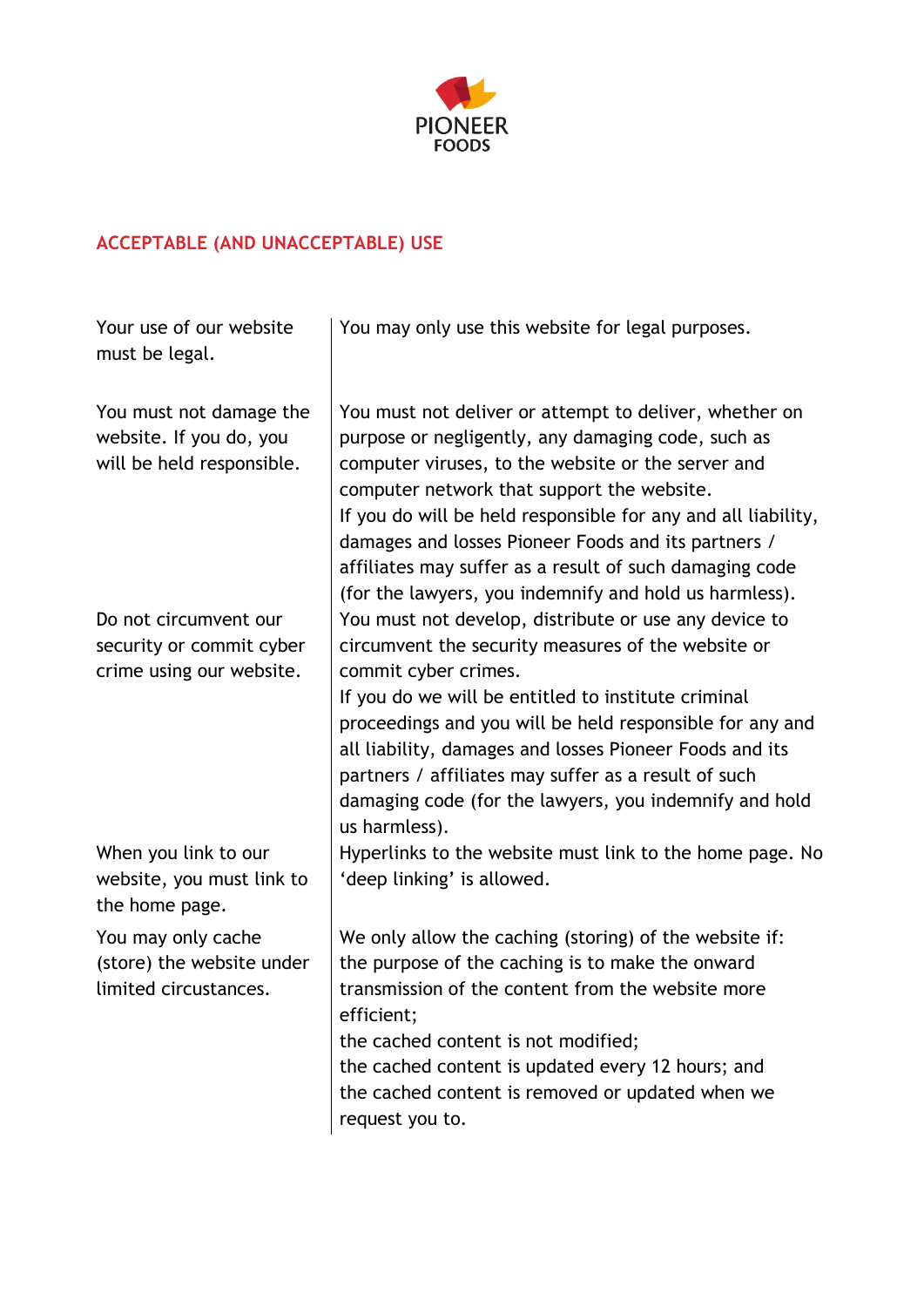

| You may not frame the<br>website without consent. | You are not allowed to frame the website, without our<br>permission. Framing means making the content on our<br>website viewable on another website.                                                                                     |
|---------------------------------------------------|------------------------------------------------------------------------------------------------------------------------------------------------------------------------------------------------------------------------------------------|
| Do not search or copy<br>content without consent. | Apart from search engine operators and the use of the<br>search facility, you must not use or attempt to use<br>technology such as web crawlers or web spiders, to<br>search or copy content from the website without our<br>permission. |
| YOUR PRIVACY IS IMPORTANT                         |                                                                                                                                                                                                                                          |

| Your privacy is important                      | Your privacy is important to us. We will keep your       |
|------------------------------------------------|----------------------------------------------------------|
| to us.                                         | personal information to ourselves and will try not to    |
|                                                | watch you too much.                                      |
|                                                | Please read our Privacy notice to see how we collect and |
|                                                | use your personal information.                           |
| WHERE OUR RESPONSIBILITY FNDS (THE FINE PRINT) |                                                          |

**WHERE OUR RESPONSIBILITY ENDS (THE FINE PRINT)**

| The website is provided     | The website is provided 'as is'. This means that we make   |
|-----------------------------|------------------------------------------------------------|
| 'as is'.                    | no representations or warranties.                          |
|                             | Specifically, we do not promise that:                      |
|                             | this website will be constantly available or available at  |
|                             | all;                                                       |
|                             | the information on this website is true, accurate,         |
|                             | complete or not misleading; or that                        |
|                             | the website is safe to use.                                |
|                             | We will not be liable for any loss or damage of any nature |
|                             | that you may suffer if you rely on the content of the      |
|                             | website or any third party websites we refer to.           |
| We do not give              | The information, ideas and opinions expressed on the       |
| professional advice via our | website is not professional advice or Pioneer Foods'       |
| website.                    | official opinion. In addition, the information is not      |
|                             | designed to meet your specific requirements. You are       |
|                             | encouraged to seek professional advice before you rely on  |
|                             | the information on the website.                            |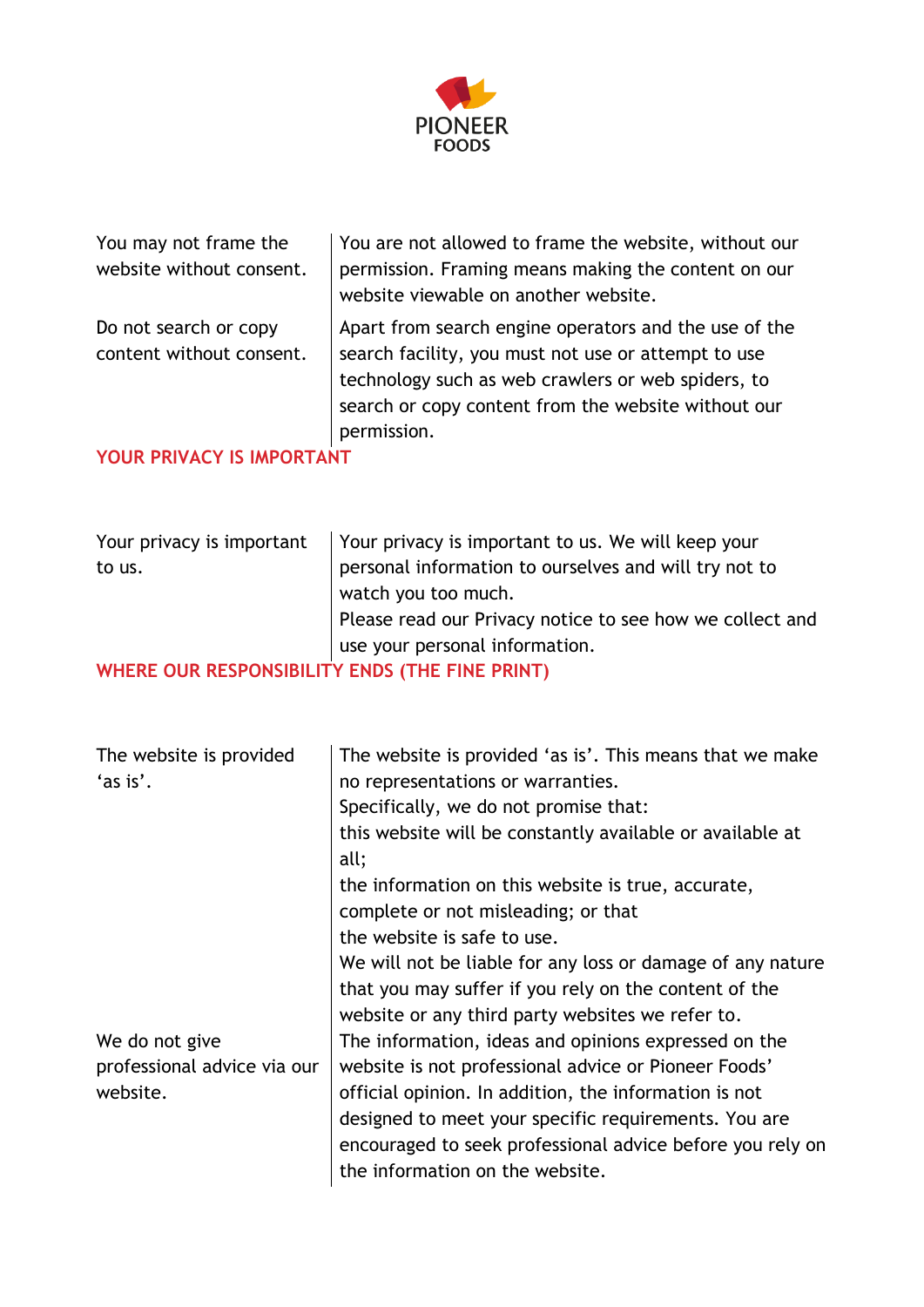

| You can link to it, but<br>then you must take<br>responsibility. | If you link to our website you are responsible for any<br>claims for loss or damage of any nature resulting from the<br>link to our website (for the lawyers, you indemnify us and<br>hold us harmless).                                                         |
|------------------------------------------------------------------|------------------------------------------------------------------------------------------------------------------------------------------------------------------------------------------------------------------------------------------------------------------|
| The internet can be a<br>dangerous place.                        | You are responsible for your own security when you use<br>our website or any third party website that we reference<br>in the website. For instance, it is your responsibility to<br>ensure that your computer hardware and software is<br>updated and protected. |
|                                                                  | Although we will try to prevent it from happening, we are<br>also not responsible for any loss or harm caused by<br>malicious code (such as a virus) which may come from<br>this website.                                                                        |
| <b>CHANGES</b>                                                   |                                                                                                                                                                                                                                                                  |

#### **CHANGES**

| These terms will have to<br>change from time to time.<br>Please check them<br>regularly. | From time to time, we will have to make changes to<br>these terms. The 'new' terms will be in force from the<br>date published at the top of this page.<br>If you continue to use our website after the terms<br>changed, it means that you accept the changes.<br>You will not be notified of the changes. We encourage |
|------------------------------------------------------------------------------------------|--------------------------------------------------------------------------------------------------------------------------------------------------------------------------------------------------------------------------------------------------------------------------------------------------------------------------|
|                                                                                          | you to check the terms regularly.                                                                                                                                                                                                                                                                                        |

## **WHAT HAPPENS IF THINGS GO WRONG?**

| Please tell us first, maybe | If you have any complaints with regard to our website or                                                                                                                                                                             |
|-----------------------------|--------------------------------------------------------------------------------------------------------------------------------------------------------------------------------------------------------------------------------------|
| we can do something         | if any of the content is inaccurate or offensive, please let                                                                                                                                                                         |
| about it.                   | us know by e-mailing info@pioneerfoods.co.za                                                                                                                                                                                         |
| We go to arbitration.       | Any dispute regarding these terms must be referred to<br>arbitration in terms of the expedited rules of the<br>Arbitration Foundation of South Africa and such<br>arbitration proceedings shall be conducted in Paarl in<br>English. |